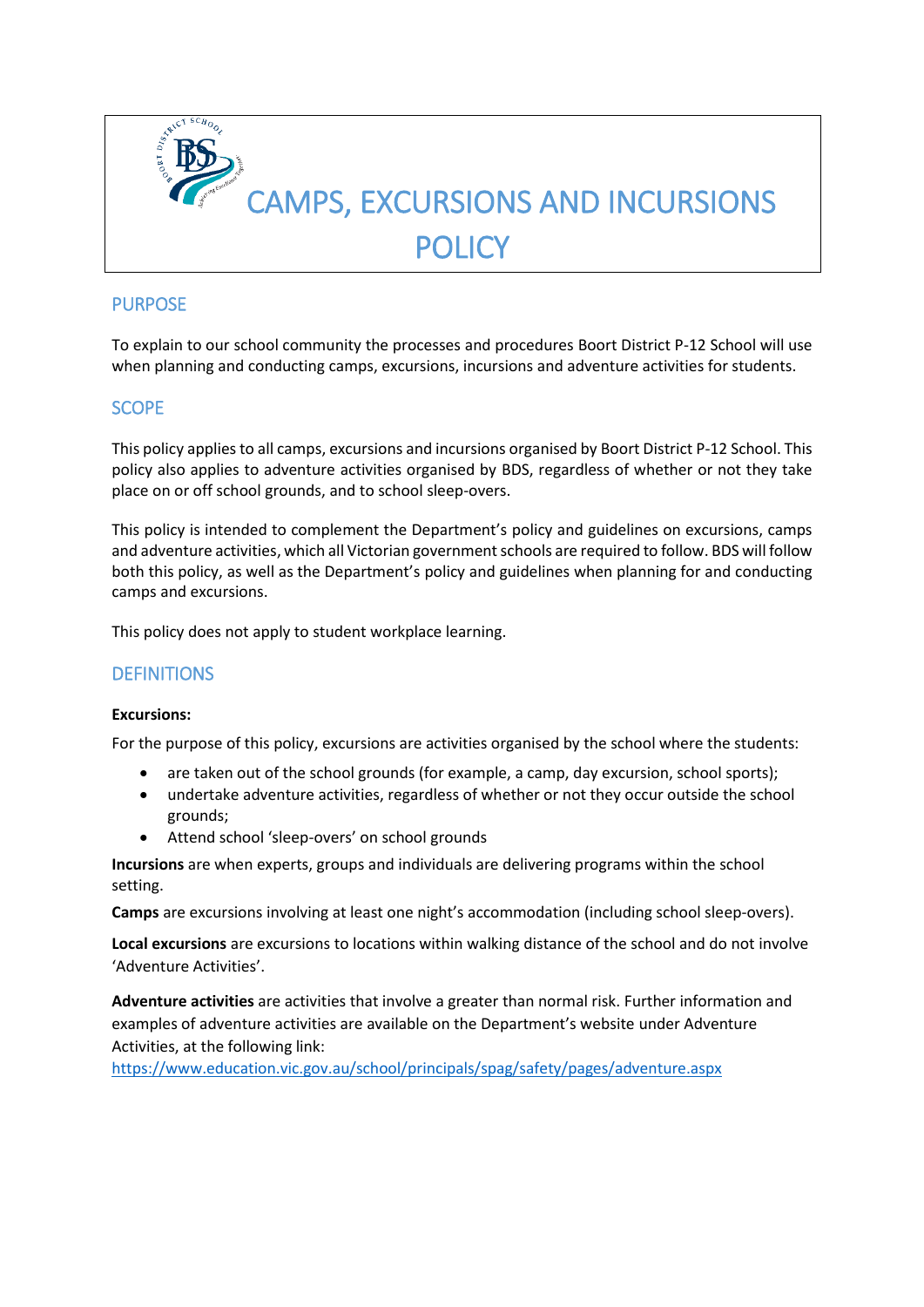## **POLICY**

Camps, excursions and incursions can provide a valuable educational experience for our students which are complementary to their learning, as they provide access to resources, environments and expertise that may not be available in the classroom.

For all camps and excursions, including adventure activities, our school will follow the Department's School Policy and Advisory Guide[: Excursions and Activities.](http://www.education.vic.gov.au/school/principals/spag/safety/pages/excursions.aspx) For camps and excursions requiring school council approval, our school will also follow the Department's School Policy and Advisory Guide: Safety [Guidelines for Education Outdoors.](https://www.education.vic.gov.au/school/teachers/studentmanagement/excursions/Pages/outdoorguidelines.aspx)

#### Planning process for camps and excursions

All camps and excursions will comply with Department planning requirements.

Part of this planning process includes conducting risk assessments, to ensure that reasonable steps are taken to minimise the risks associated with each proposed camp or excursion. BDS's risk assessment will include consideration of arrangements for supervision of students and consideration of the risk of bushfire activity in the excursion location. In the event of a Code Red Day being announced or conditions deemed unsafe / unsuitable, excursions or camp activities in effected locations will be cancelled or rescheduled. Planning will also cover arrangements for cancelling, recalling or altering the camp or excursion for any other reason.

BDS is committed to ensuring students with additional needs are provided with an inclusive camps and excursions program and will work with families during the planning stage, as needed, to support all students' attendance and participation in camp and excursion activities.

In cases where a camp or excursion involves a particular class or year level group, the Organising Teacher will ensure that there is an alternative educational program available and appropriate supervision for those students not attending the camp or excursion.

#### Supervision

BDS follows the Department's guidelines in relation to supervision of students during excursions and camps. This includes appropriate ratios.

All excursion staff (including parent volunteers) will be familiar with supervision requirements and the specific procedures for dealing with emergencies on each camp and excursion.

All school staff will be aware that they retain overall responsibility for the supervision and care of students throughout all camps and excursions (including adventure activities), regardless of whether or not external providers are managing the activity.

#### Parent volunteers

Parents may be invited to assist with camps and excursions. School staff will notify parents/carers of any costs associated with attending. School staff are in charge of camps and excursions and parent/carer volunteers are expected to follow teachers' instructions. When deciding which parents/carers will attend, the Organising Teacher will take into account: any valuable skills the parents/carers have to offer (e.g. bus licence, first aid etc.) and the special needs of particular students.

#### Volunteer and external provider checks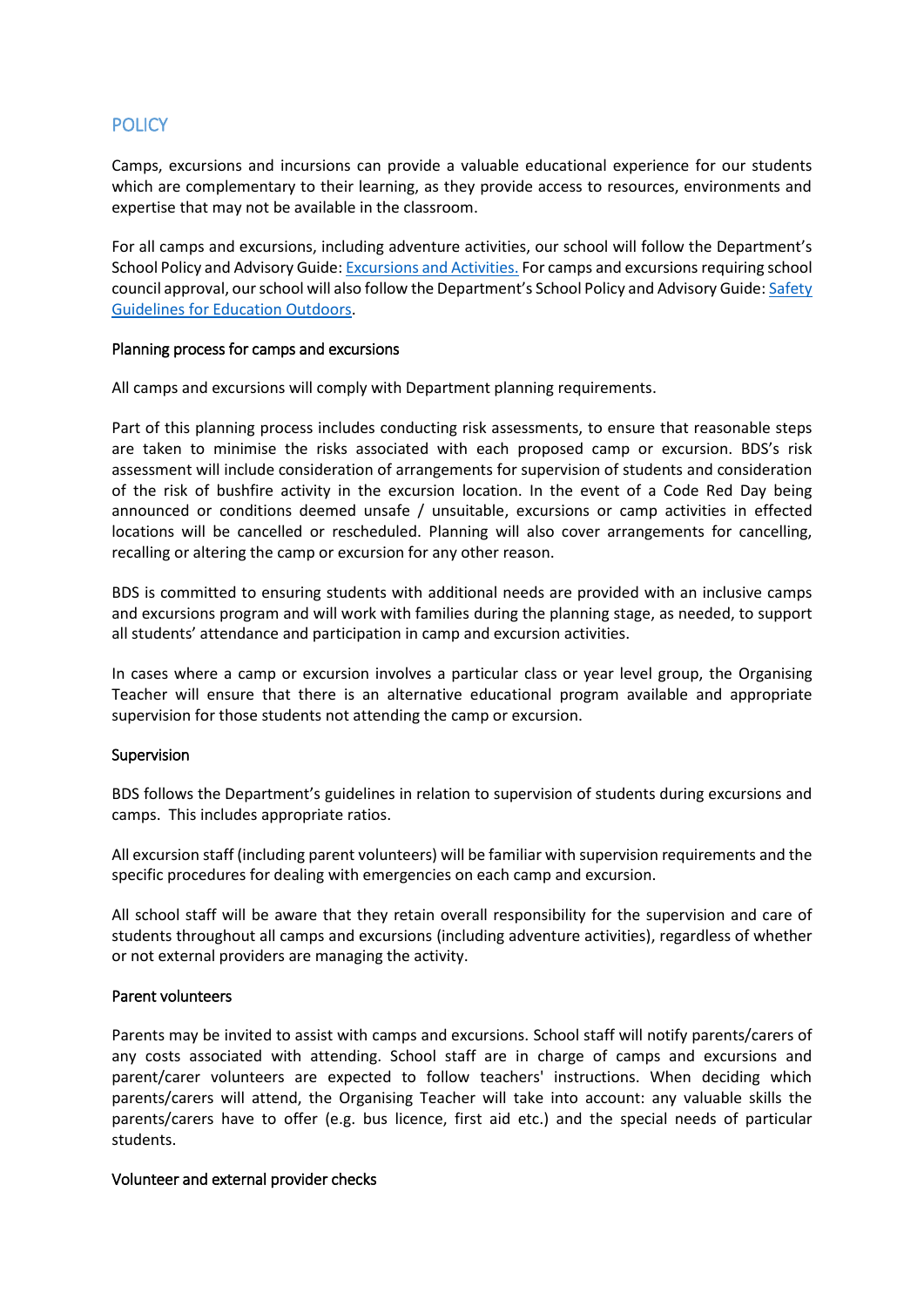BDS requires all parent or carer camp or excursion volunteers and all external providers working directly with our students to have a current Working with Children Check card.

#### Parent/Carer consent

For all camps and excursions, other than local excursions, BDS will provide parents/carers with a specific consent form outlining the details of the proposed activity. BDS provides a uses CASES21 to create the excursion form and seek consent. This asks parents/carers to return the part of the note that asks for parents/carers signature confirming they consent to their child's participation. Parents/carers are encouraged to contact the school to discuss any questions or concerns that they or their child may have with a proposed camp or excursion.

For local excursions, BDS will provide parents and carers with an annual Local Excursions consent form at the start of each school year or upon enrolment if students enrol during the school year. BDS will also provide advance notice to parents/carers of an upcoming local excursion where required.

#### Cost of camps and excursions, refunds and support

The cost of all camps and excursions are to be paid by parents/carers unless alternative arrangements have been agreed to by the Principal prior to the excursion. All families will be given sufficient time to make payments for all activities. Consent forms will have clearly stated payment amounts and payment finalisation dates.

BDS students who have not finalised payment by the required date will not be allowed to attend unless the Principal determines exceptional circumstances apply.

BDS will make all efforts to ensure that students are not excluded for financial reasons. Families experiencing financial difficulty are invited to discuss alternative payment arrangements with the Business Manager/Principal. The Business Manager/Principal can also discuss family eligibility for the Department's Camps, Sports and Excursions Fund (CSEF), which provides payments for eligible students to attend school activities, including camps and excursions. Applications for the CSEF are open to families holding a valid means-tested concession card or temporary foster parents and are facilitated by the school. Further information about the CSEF and the application form are available at [Camps, Sports and Excursions Fund.](http://www.education.vic.gov.au/about/programs/Pages/csef.aspx)

If a camp or excursion is cancelled or altered by the school, or a student is no longer able to attend part or all of the camp or excursion, our school will consider requests for partial or full refunds of payments made by parents/carers on a case-by-case basis taking into account the individual circumstances. Generally we will not be able to refund payments made for costs that have already been paid where those funds have already been transferred or committed to a third party and no refund is available to the school. Where possible, we will provide information about refunds to parents/carers at the time of payment.

#### Student Health

Parents and carers need to ensure the school has up-to-date student health information prior to camps and excursions. A member of staff will be appointed with responsibility for the health needs of the students for each camp/excursion. Teachers will administer any medication provided according to our *Medication* policy and the student's signed *Medication Authority Form*. To meet the school's obligations relating to safety, a first aid kit and mobile phone will be taken by teachers on all camps and excursions.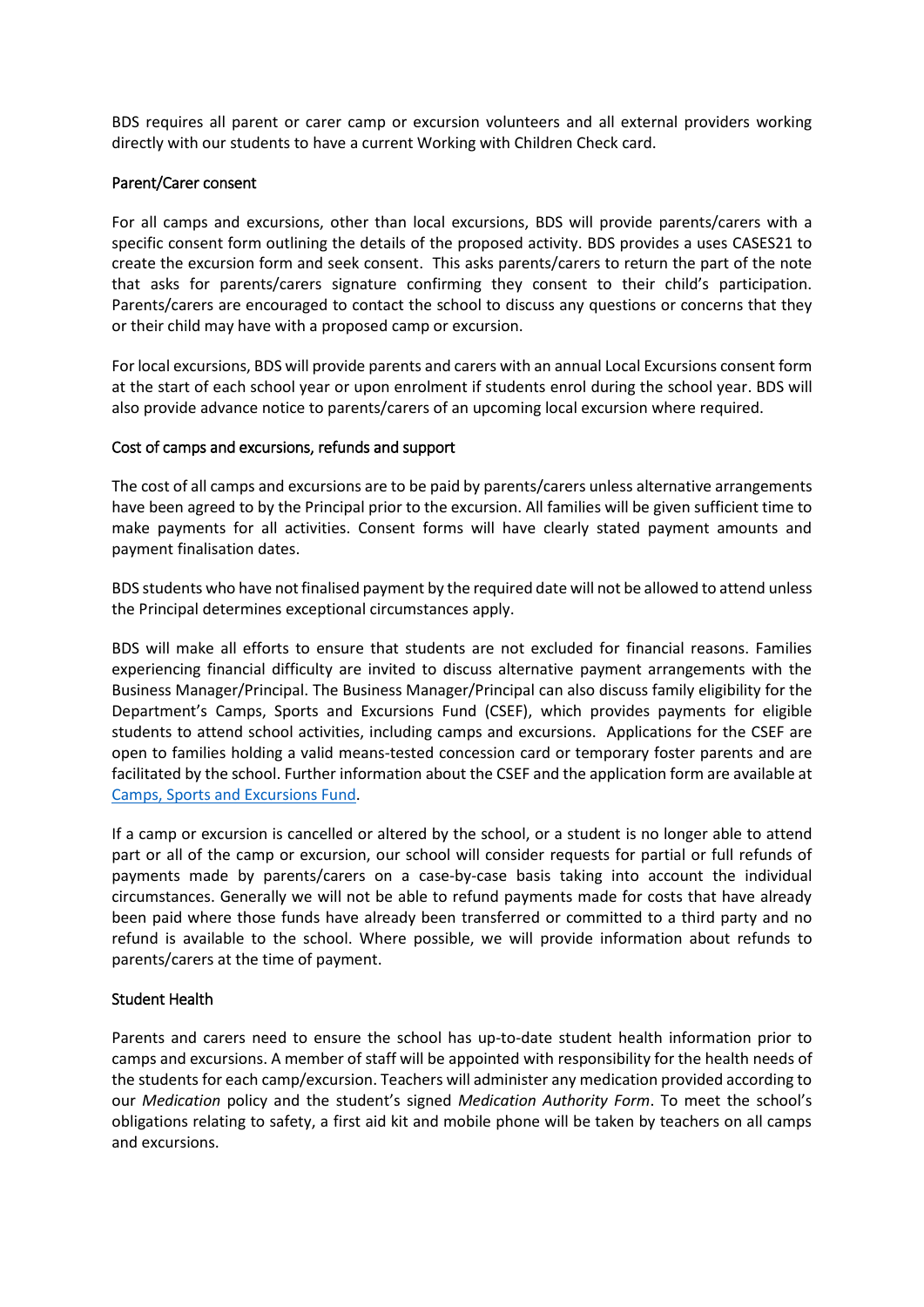It is the responsibility of parents and carers to ensure their child/children are in good health when attending excursions and camps. If a student becomes ill during a camp and is not able to continue at camp it is the parent/carer's responsibility to collect them and cover any associated costs. If the Principal approves a student joining a camp late, transport to the camp is the parent/carer's responsibility.

#### Behaviour expectations

Students participating in camps and excursions are required to cooperate and display appropriate behaviour to ensure the camp or excursion is a safe, positive and educational experience for all students involved.

Parents/carers will be notified if their child is in danger of losing the privilege to participate in an excursion or camp due to behaviour that does not meet the standards of behaviour set out in the school's *Student Wellbeing and Engagement Policy* [INSERT other policies relevant to behaviour such as the *Student Code of Conduct* or *Bullying Prevention Policy*). The decision to exclude a student will be made by the Principal or Assistant Principal, in consultation with the Organising Teacher. Suspensions could be grounds for exclusion. Both the parent/carer and the student will be informed of this decision prior to the camp or excursion.

If on a camp or excursion the Teacher in Charge considers an individual student's behaviour does not meet required standards, then the Principal or their nominee may determine that a student should return home during the camp or excursion. In these circumstances the parent/carer is responsible for

Disciplinary measures apply to students on camps and excursions consistent with our school's *Student Wellbeing and Engagement Policy, Student Code of Conduct* and *Bullying Prevention Policy*.

### Electronic Devices

The organising teacher will determine whether students will be permitted to bring electronic devices (such as iPads, iPods, mobile phones). If permitted, these may only be used in times set. Students are responsible for the care of any personal electronic device brought to a camp or excursions and the school will not be responsible for lost or damaged devices.

#### Food

Food items required are to be included as an item on the clothing and equipment list for that camp or excursion. The teacher in charge must be aware of any allergy or dietary needs fo their students.

#### Accident and Ambulance Cover

Any costs associated with student injury rest with parents/carers unless the Department is liable in negligence (liability is not automatic).

BDS and the Department do not provide student accident or ambulance cover. Parents/carers may wish to obtain student accident insurance cover and/or ambulance cover, depending on their health insurance arrangements and any other personal considerations